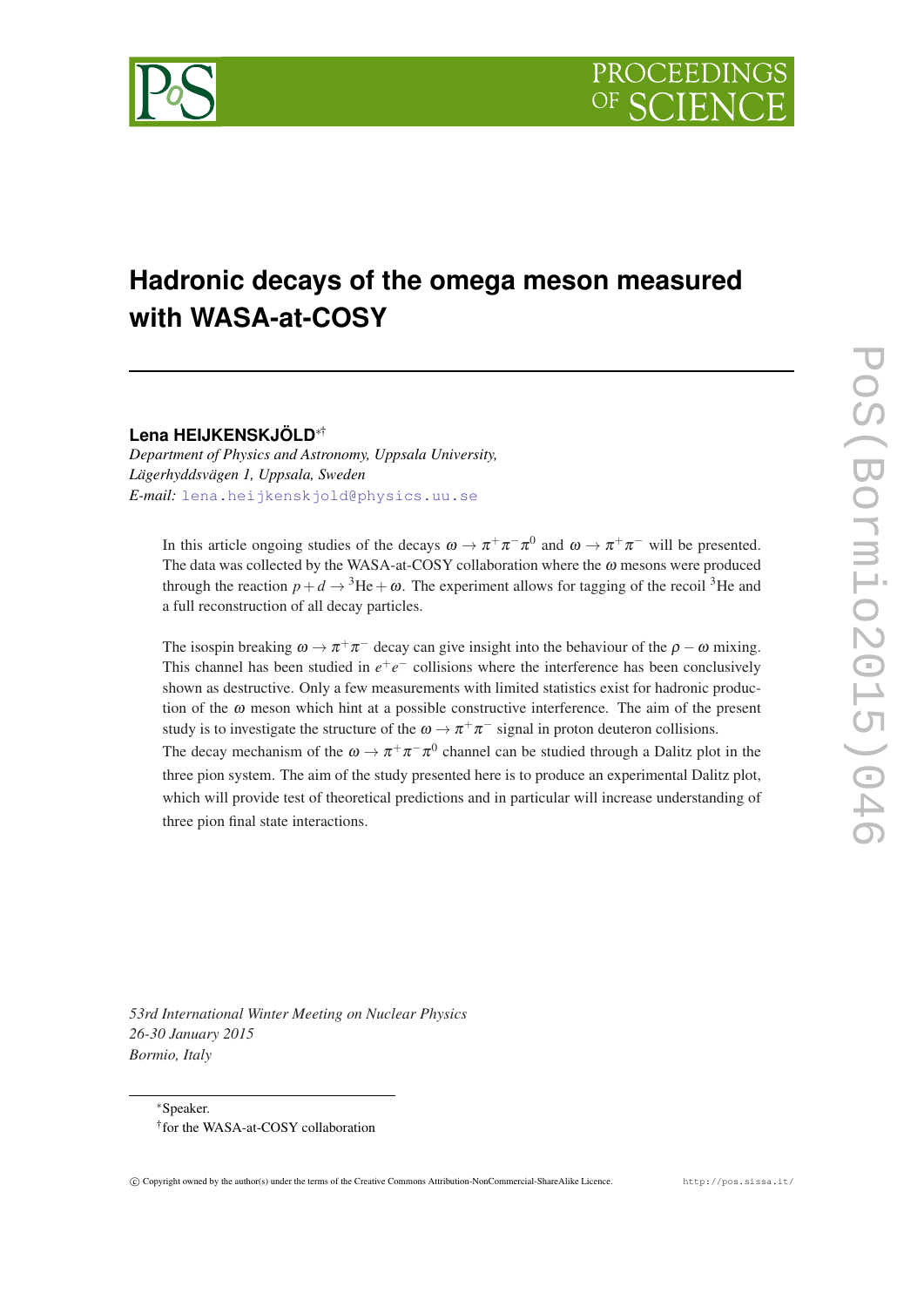#### <span id="page-1-0"></span>1. WASA-at-COSY

WASA-at-COSY is an international collaboration consisting of 36 institutes from 8 different countries. The WASA experiment has been located at the COSY ring in Forschungszentrum Jülich in Germany where it performed its last experiment in 2014 before decommissioning. The available beam from the COSY facility and the design of the WASA detector was optimised for the study of interactions and decays of light mesons formed in collisions of protons and deuterons. The light mesons include  $\pi^0$ ,  $\eta$  and  $\omega$  and studies of the decays of these mesons are important for investigations of fundamental physics of the medium energy range. This article will focus on two ω meson decay channels using data from proton-deuteron interactions collected at the WASA detector.

#### 1.1 The  $\omega$  program

For the experiments focused on producing the  $\omega$  meson, two complementary production reactions were used,  $pp \to pp\omega$  and  $pd \to {}^{3}\text{He}\omega$ . The collected data sets are currently studied with the focus on the three most common decay channels and a exploratory search for the decay channel which would allow measurements of the  $\omega \to \pi^0 \gamma*$  transition form factor, all listed in Table 1.

| Decay                                  | Branching ratio                | Interesting physics          |
|----------------------------------------|--------------------------------|------------------------------|
| $\omega \rightarrow \pi^+ \pi^- \pi^0$ | 89.2 $\times$ 10 <sup>-2</sup> | Dalitz plot parameters       |
| $\omega \rightarrow \pi^0 \gamma$      | $8.28 \times 10^{-2}$          | Branching ratio              |
| $\omega \rightarrow \pi^+ \pi^-$       | $1.53 \times 10^{-2}$          | $\rho - \omega$ interference |
| $\omega \rightarrow \pi^0 e^+ e^-$     | 7.7 $\times$ 10 <sup>-4</sup>  | Transition form factor       |

Table 1: The table lists the  $\omega$  decay channels which are being studied by the WASA-at-COSY collaboration. Values of branching ratio from [\[1](#page-4-0)].

In this article we present the status of the  $\omega\to\pi^+\pi^-$  and  $\omega\to\pi^+\pi^-\pi^0$  studies performed on data produced through the  $pd \rightarrow {}^{3}He\omega$  reaction using two different kinetic energies of the proton beam, T*beam*=1.45 GeV and T*beam*=1.5 GeV.

# 2.  $\omega \to \pi^+\pi^-$

This is a G-parity violating decay which is not allowed by the strong interaction. In literature this G-parity violation has often been ascribed to a mixing of isoscalar and isovector states corresponding to the  $\omega$  and  $\rho$  mesons [\[2\]](#page-4-0). This mixing is then attributed to be the cause of the interference pattern which has been visible at the position of the omega mass in various experimental  $\pi^+\pi^-$  mass distributions. But how this interference manifest depends not only on the  $\rho$ - $\omega$  mixing but also on the production processes of the  $\pi^+\pi^-$  final state [[3\]](#page-4-0).

Invariant  $\pi^+\pi^-$  mass distributions produced in  $e^+e^-$  collisions experiments have conclusively shown a destructive interference occurring at the  $\omega$  mass position, e.g. [\[4\]](#page-4-0). The production amplitudes in these reactions are purely electromagnetic and are therefore easily calculable from QED.

For hadronic production on the other hand it seems the resulting interference depends on the hadronic production process. A few pion on proton experiments reported either a destructive interference [[5](#page-4-0)] between the decay amplitudes or constructive interference [\[6\]](#page-5-0).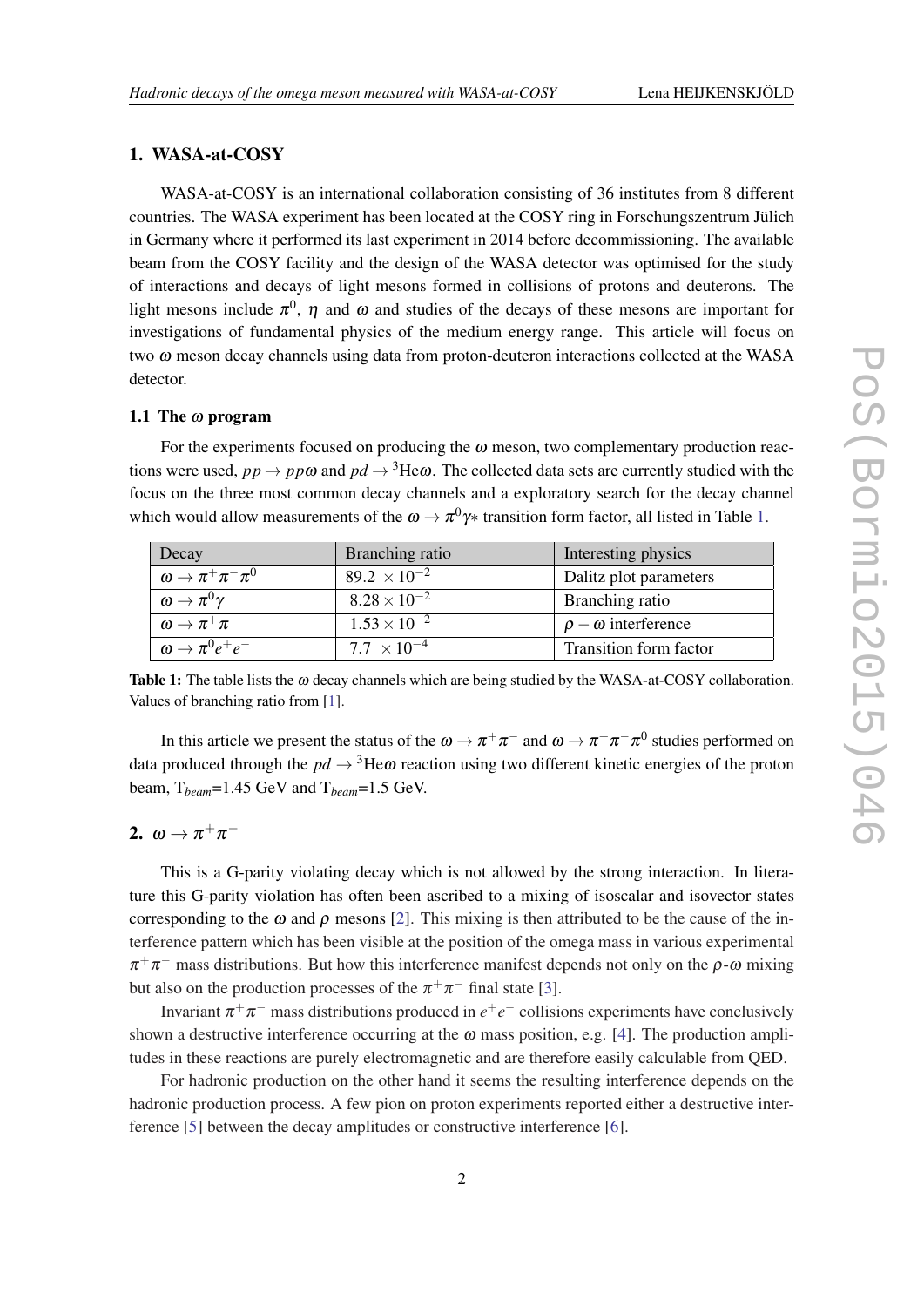Since the WASA detector has collected a large set of data using hadronic production reaction we intend to search our data for any sign of the  $\rho$ - $\omega$  intereference.

The WASA detector allows to fully reconstruct all the final state particles, in this case  $^3{\rm He},\,\pi^+$ and  $\pi^-$ . The signal search includes strict cuts on  $IM(\pi^+\pi^-)$  and a constrained fit imposing that energy and momentum is conserved for the initial and final states in the reaction  $pd \rightarrow {^3\text{He}}\pi^+\pi^-$ . The resulting  $\pi^+\pi^-$  mass distributions, here given as  $M_{missing} = |P_p + P_d - P_{^3He}|$ , is shown in Figure 1. The shaded areas in the figures are the representation of the amount of signal events as expected from the branching ratio (Table [1\)](#page-1-0), without any interference. This expected number is normalised using the number of  $\omega \to \pi^+ \pi^- \pi^0$  events found in data corrected by analysis efficiencies for both channels. In our preliminary data we see no clear structure at the position of the  $\omega$  mass, which



Figure 1: The figures show the preliminary *Mmissing* distributions after the full analysis aimed to collect  $\pi^+\pi^-$  final states. Two different energies of the proton beam was used in the experiment and the displayed distributions are not corrected for analysis efficiencies. The shaded areas illustrates the amount of  $\omega \rightarrow$  $\pi^+\pi^-$  events expected in these data sets.

makes the constructive interference in our production channel unlikely. By choosing a method of parametrising the  $\rho - \omega$  interference, the experimental distributions could be used to extract limits on the interference parameters.

Auxiliary information to be extracted from these distributions is the isospin composition of the  $\pi^+\pi^-$  state when produced at our two energies. For a pair of charged pions we can only have even-even or odd-odd combinations of isopspin and relative orbital momentum. Since the latter state carries the quantum numbers of the  $\rho$  meson it is reasonable to assume this resonance to be the main production channel for the odd-odd state. For a pure isoscalar distribution we may use the  $pd\to{}^{3}\text{He}\pi^{0}\pi^{0}$  channel where the  $\pi^{0}\pi^{0}$  can only be in an isoscalar state. This channel will tell us about the isoscalar  $\pi\pi$  mass distribution at our two reaction energies which in turn will allow us to test the relative contribution of isoscalar and isovector components of the  $\pi^+\pi^-$  distribution.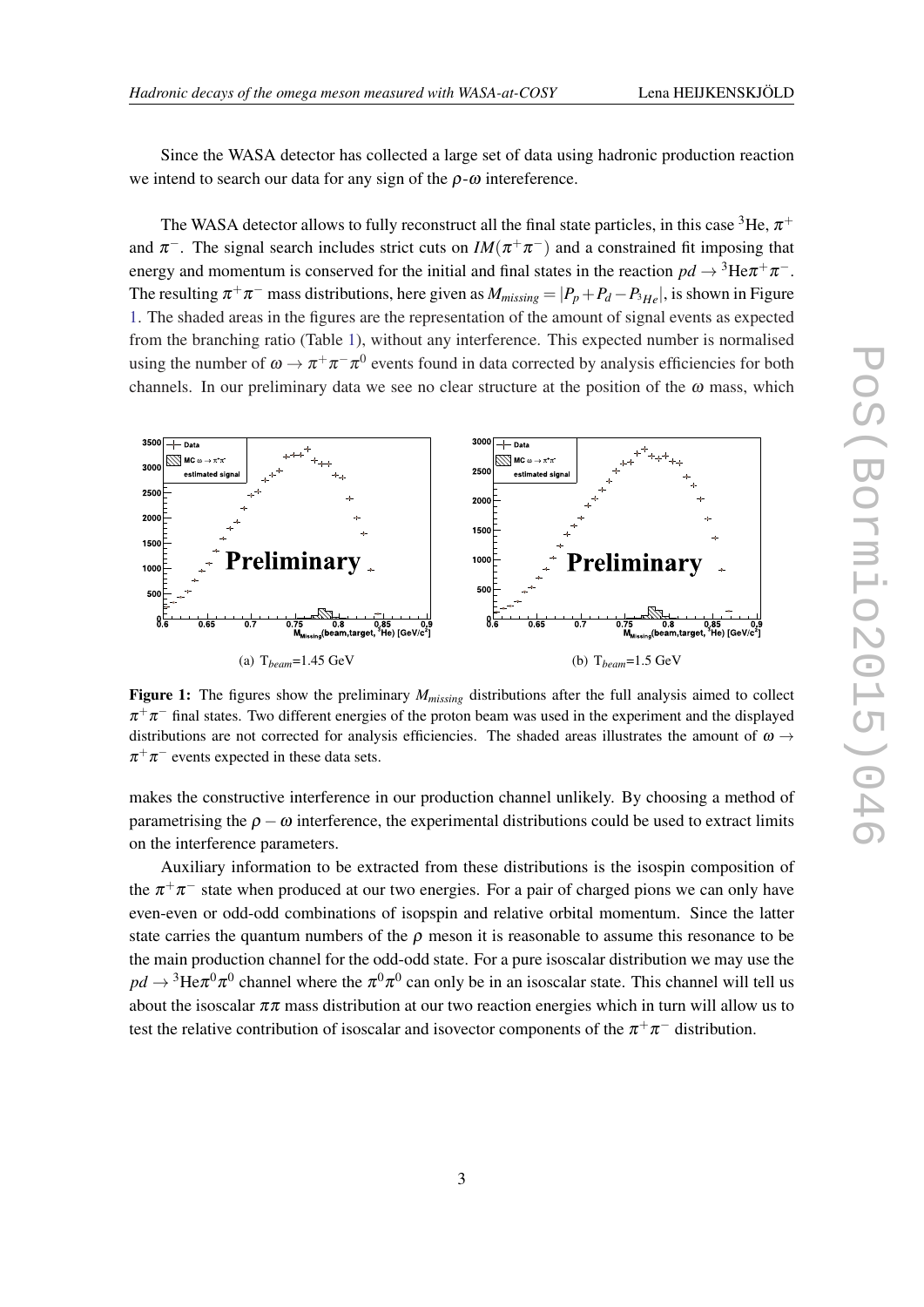# 3.  $\omega \to \pi^+\pi^-\pi^0$

The aim of this study is to investigate the dynamics of the  $\omega \to \pi^+ \pi^- \pi^0$  decay using Dalitz plot for the three pion system. The normalised Dalitz plot variables, *X* and *Y*, are defined as follows,  $X =$ √  $\sqrt{3} \frac{T_1 - T_2}{Q}$  and  $Y = \frac{(m_1 + m_2 + m_3)T_3}{m_1 Q} - 1$ , where  $T_i$  is kinetic energy of the pion *i* in rest frame of the decaying  $\omega$  and  $Q = \sum T_i$ . Because of the symmetries of the  $\omega \to \pi^+ \pi^- \pi^0$  Dalitz plot it is convenient to describe it using the polar coordinates,  $Z = X^2 + Y^2$  and  $\Phi = \tan^{-1} \left( \frac{X}{Y} \right)$  $\frac{X}{Y}$ .

The fact that the final pions will predominantly be in a P-wave state is well known since it was used to establish the quantum numbers of the  $\omega$  meson [[7\]](#page-5-0). Any  $\pi\pi$  pair in the final state may couple to a  $\rho$  meson, but the  $\pi\pi$  phase space is too small to include the full resonance. Therefore only the tail would be visible as an onset in the Dalitz plot distribution towards the edges of phase space. This onset has not been experimentally established yet. Finally there is the possibility of final-state interactions in the form of  $\pi - \pi$  rescattering.

The dynamics of this decay has been calculated by several theoretical approaches, either using dispersion theory [[8](#page-5-0), [9](#page-5-0)] or by effective field theory calculations including vector mesons [[10\]](#page-5-0). All these have produced full predictions of the density distribution in the Dalitz plot for the three pion system. It is therefore highly interesting to produce an experimental Dalitz plot where the extent of these effects can be tested.



Figure 2: The figures show the preliminary Dalitz plot distributions after bin-wise correction for analysis efficiency. Two different energies of the proton beam was used in the experiment.

Signal selection is straightforward for the  $\omega \to \pi^+ \pi^- \pi^0$  channel, since this is the largest decay channel. After a full analysis of the data collected at both beam energies, the number of signal events is found to be 24200(600) in total. Each bin in the Dalitz plot is filled from the content of the  $\omega$ -peak in the corresponding  $M_{missing}$  distribution. The content of each Dalitz plot bin is also corrected for the analysis efficiency of the specific bin. Shown in Figure 2 are the two resulting Dalitz plot distributions.

One way to compare our experimental Dalitz plot to theoretical predictions is to parametrise the distributions and compare the values of the parameters. Such a parametrisation can be done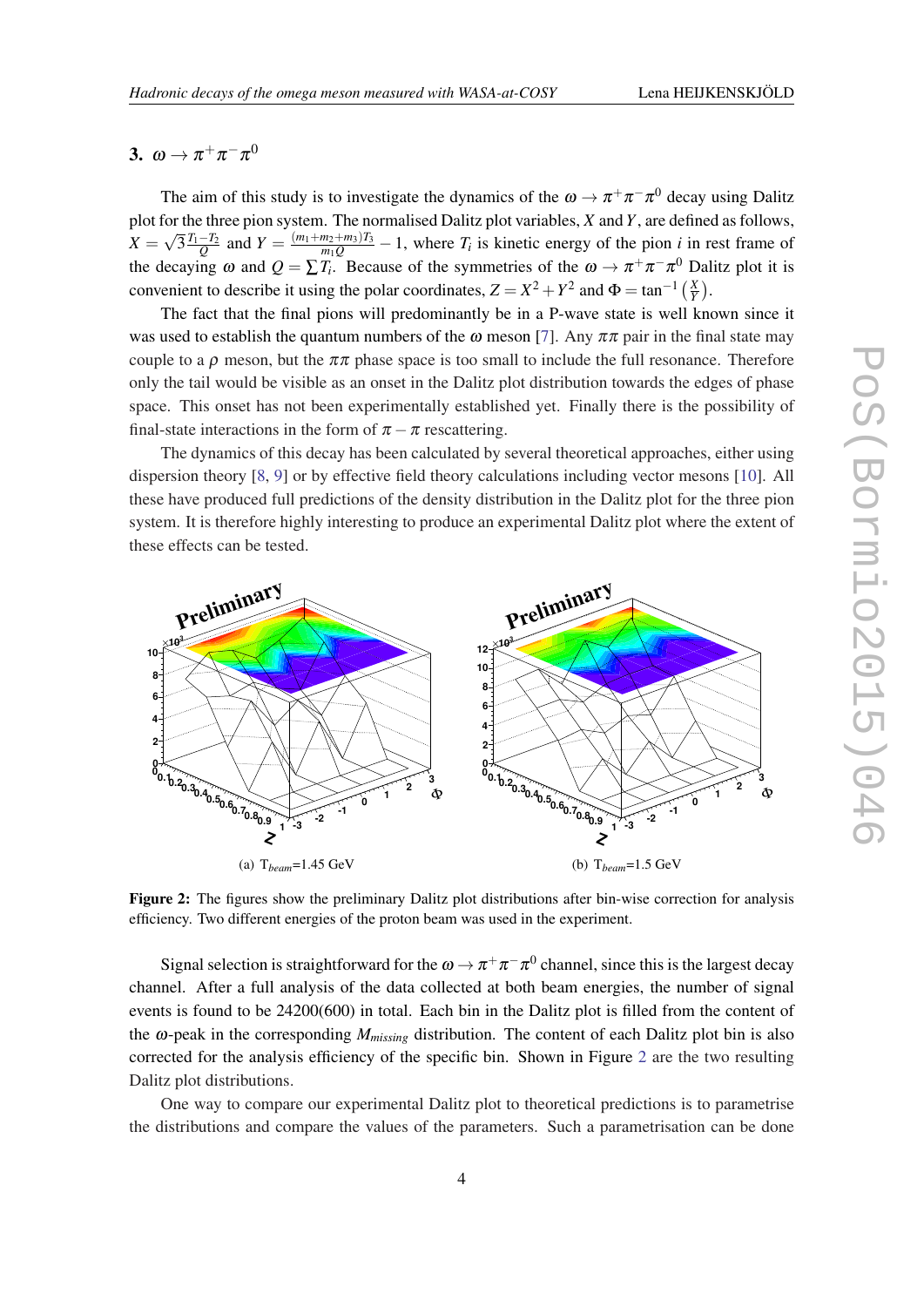<span id="page-4-0"></span>using the function

$$
F(Z,\Phi) = \mathscr{P} \cdot \left\{ 1 + 2\alpha Z + 2\beta Z^{3/2} \sin 3\Phi + 2\gamma Z^2 + \mathscr{O}(Z^{5/2}) \right\},\tag{3.1}
$$

where a fixed factor,  $\mathscr{P}$ , incorporates the a priori known P-wave shape of the distribution and any structure on top would be parametrised by the *Z*Φ-polynomial. To extract values of  $\alpha$ ,  $\beta$ ,  $\gamma$ , etc (the Dalitz plot parameters), this function is fitted to the Dalitz plots by comparing the content of each bin to the integral over bin area of the parametrisation function.

The aim of this study is to provide the two experimental Dalitz plot distributions and fitted values of the Dalitz plot parameters to the degree which we are sensitive, which is mainly limited by our statistics. The plots in Figure 3 shows the initial steps to comparing our preliminary data distributions to the shape of the Dalitz plot given by the P-wave phase space. The dynamical effects on top of the P-wave phase space are not expected by theory to be very large. Using our two data distributions combined we get preliminary indications of a small deviation between predicted phase space shape and our experimental distributions.

> **12**  $\times$ **10<sup>3</sup>**



Figure 3: The points in the figures show the preliminary Dalitz plot distributions in one dimensional representation (only with statistical errors). The black lines shows the shape of the P-wave phase space fitted to the data distributions.

### References

**12**  $\times$ **10<sup>3</sup>**  $\overline{\phantom{a}}$ 

- [1] K.A. Olive et al. (Particle Data Group), *Review of particle physics*, *Chin.Phys.* C38 (2014) 090001
- [2] H. B. O'Connell et al., *Rho-Omega mixing, vector meson dominance and the Pion form-factor*, *Prog.Part.Nucl.Phys.* 39 (1997) 201-252
- [3] S. M. Flatté, *Decay properties of the omega meson*, *Phys.Rev.* 145 (1966) 1050-1061
- [4] CMD-2 collaboration, *Measurement of*  $e^+e^- \to \pi^+\pi^-$  *cross section with CMD-2 around*  $\rho$ *-meson*, *Phys.Lett.* B527 (2002) 161-172 [hep-ex/0112031]
- [5] G. Goldhaber et al.,  $\omega \rho^0$  *interference effect in the*  $\pi^+ p \to \pi^+ \pi^- \Delta^{++}$  *interaction, Phys.Rev.Lett* 23 (1969) 1351